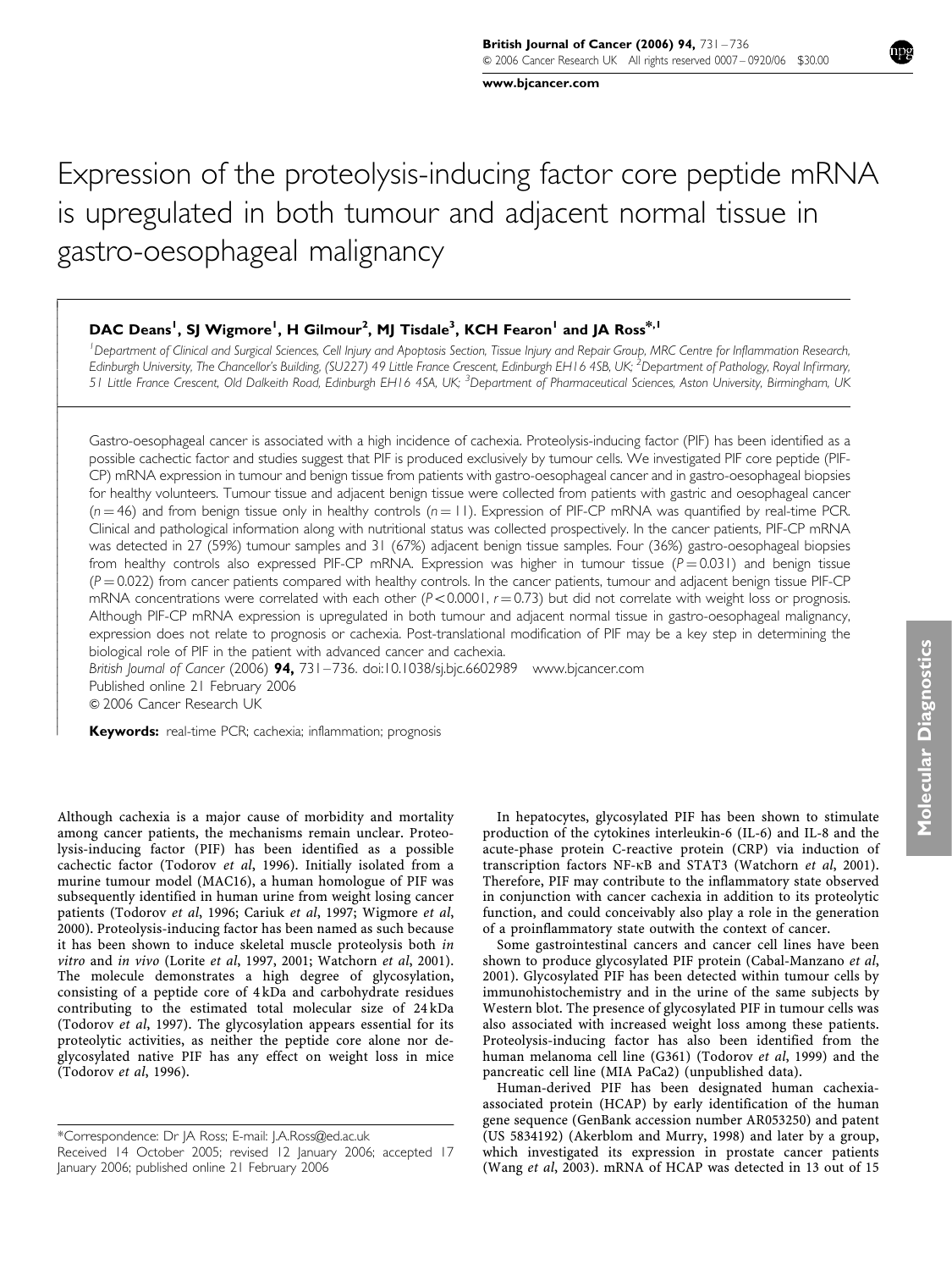radical prostatectomy specimens and seven out of nine bone metastases, but was not detectable in normal prostate or in any adjacent non-malignant prostate tissue from prostatectomy samples. In situ hybridisation confirmed that HCAP mRNA was only detectable in cancer cells and not in surrounding stromal cells or benign prostate tissue. Expression of HCAP mRNA was also detected from prostate cancer cell lines. When two of these cell lines (PC-3M and LuCaP35) were implanted into mice, there was a strong correlation between HCAP mRNA expression from the cancer cells and weight loss among the mice (Wang et al, 2003).

A BLAST search of the human genome using the PIF core peptide (PIF-CP) cDNA sequence (GenBank accession number AY590150) identified three products that arise from the single gene locus on 12q3.1; dermcidin (DCD), neuronal survival-promoting peptide, and a candidate breast cancer oncogene. Dermcidin is a novel peptide that was identified from human sweat and was shown to possess antimicrobial properties (Schittek et al, 2001). Unlike the PIF molecule, DCD appears to be unglycosylated. Dermcidin mRNA was detected in normal skin, benign naevi, and malignant melanoma cells by RT–PCR. Screening of adult and fetal tissue panels did not identify DCD mRNA in any other tissue. The authors therefore concluded that DCD was exclusive to skin and associated appendages.

Another PIF homologue has been identified following its isolation from the culture medium of neuronal cells grown under oxidative stress (Cunninghan et al, 1998). In vivo studies suggest that this protein confers survival benefits to hypoxic neuronal cells and the molecule has been termed neuronal diffusible survivalpromoting peptide.

The third peptide, which has been mapped to the PIF gene locus, was identified using SAGE in breast cancer tissue (Porter et al, 2003). The gene was expressed only in a subset of invasive breast carcinomas and their lymph node metastases. In situ hybridisation studies located the mRNA to cancer cells only with no expression found within stromal cells. Northern blot analysis of 75 human adult and fetal tissues detected RNA expression only in the pons and paracentral gyrus of the brain. The protein was identified in 10% of invasive breast cancers, two out of 64 pancreatic cancers, and normal sweat glands. Receptors were found in the brain and on tumour cells that were producing the protein, suggesting an autocrine/paracrine mode of action. When the cDNA sequence was introduced into a breast cancer cell line (21NT), these cells had accelerated growth and were more resistant to oxidative stress and hypoglycaemia. The authors have suggested that this gene may function as an oncogene in breast cancer with survival-promoting properties.

More recently, a group of investigators probed a panel of normal human tissue cDNA for PIF-CP using real-time PCR and found absent or very low levels of expression (Monitto et al, 2004). In an analysis of unpaired breast tissue samples, minimal PIF expression in normal breast tissue was detected. However, significantly elevated PIF expression within breast tumours was observed. Mice implanted with tumours transfected with a PIF vector were found to produce increased levels of PIF mRNA and protein but the protein was not glycosylated and these mice did not develop wasting. However, the tumours from these mice were significantly larger than controls, supporting a previous hypothesis that PIF may confer cell survival properties (Cunningham et al, 1998).

PIF mRNA and protein are not expressed in most normal tissues and are overexpressed by certain tumours. We investigated the expression of the PIF-CP gene in paired tissue samples from patients with gastric or oesophageal tumours and compared levels of expression between tumour tissue and adjacent non-neoplastic tissue using the PIF mRNA sequence that our group had previously cloned (GenBank accession number AY590150). We also compared levels of gene expression with nutritional status and investigated the possible survival-promoting role of the PIF-CP gene on prognosis and survival among the patient cohort.

### MATERIALS AND METHODS

#### Study patients

All patients diagnosed with gastric or oesophageal cancer between June 2002 and March 2004 within Lothian and Borders regions were invited to take part in the study. Patients who were not suitable for surgical resection were excluded. Patients provided written informed consent and the study received ethical permission from the Lothian Research Ethics Committee. Clinical information was collected prospectively. Patients were staged according to the International Union Against Cancer (UICC) (Sobin and Wittekind, 2003), and final histopathological stage (pTNM) was used in all cases. Tumours around the oesophagogastric junction were classified according to Siewert and those classified as type I and II were classified as oesophageal tumours, and type III as gastric cancers (Siewert and Stein, 1998). Full clinical and pathological information was recorded for each patient, including treatment modality. Patients provided urine samples at the time of recruitment and whole blood was collected at the same time. Duration of survival, defined as time from histological diagnosis to death, was recorded for all patients and all deaths were disease related.

Gastric or oesophageal biopsies were collected from 11 healthy volunteers at the time of endoscopic examination. These patients were undergoing endoscopic investigation of gastrointestinal symptoms. In all instances, both the macroscopic and microscopic assessments were considered normal. Those patients with abnormal findings were excluded as healthy controls. The tissue was sampled with biopsy forceps and the histological appearances were confirmed as normal by a consultant pathologist (HG).

#### Nutritional assessment

Nutritional assessment including calculation of body mass index from the patients' weight and height and measurement of mid-arm circumference (MAC) and triceps skinfold thickness (triceps) was performed as described previously (Wigmore et al, 2000). Mid-arm muscle circumference (AMC) was calculated by means of Jelliffe's (1966)equation. Premorbid patient weight was recalled by the patient and confirmed where possible from the medical notes. Anthropometry measurements were normalised using standardised reference tables (Bishop et al, 1981).

#### Tissue collection

Tissue was obtained from patients at the time of surgical resection. A section of tumour tissue and a sample of benign mucosa from the same organ were collected from each patient. A single consultant pathologist (HG) analysed tissue sections to confirm the presence of malignant cells in the tumour samples and the absence of malignant cells within the benign samples. Tissue samples were snap-frozen in liquid nitrogen before storage at  $-80^{\circ}$ C until further analysis. The average time from tissue collection to freezing was 15 min (range 10– 25 min). Tumour tissue and benign tissue were collected from the same patient in all cases. Tissue biopsies collected from healthy controls were snapfrozen within 1 min of collection.

#### Quantitative polymerase chain reaction (Q-RT–PCR)

RNA isolation and reverse transcription Total RNA was isolated from tissue samples using the RNAeasy kit (Qiagen Inc., Crawley, UK). RNA quality and integrity was assessed using an Agilent 2100 bioanalyser (Agilent Technologies Ltd, Chesire, UK) in five samples. For the remaining samples, purity and concentration were determined using spectrophotometry (Ultrospec 2000, Pharmacia Biotech, Bucks, UK). RNA samples were treated with

Molecular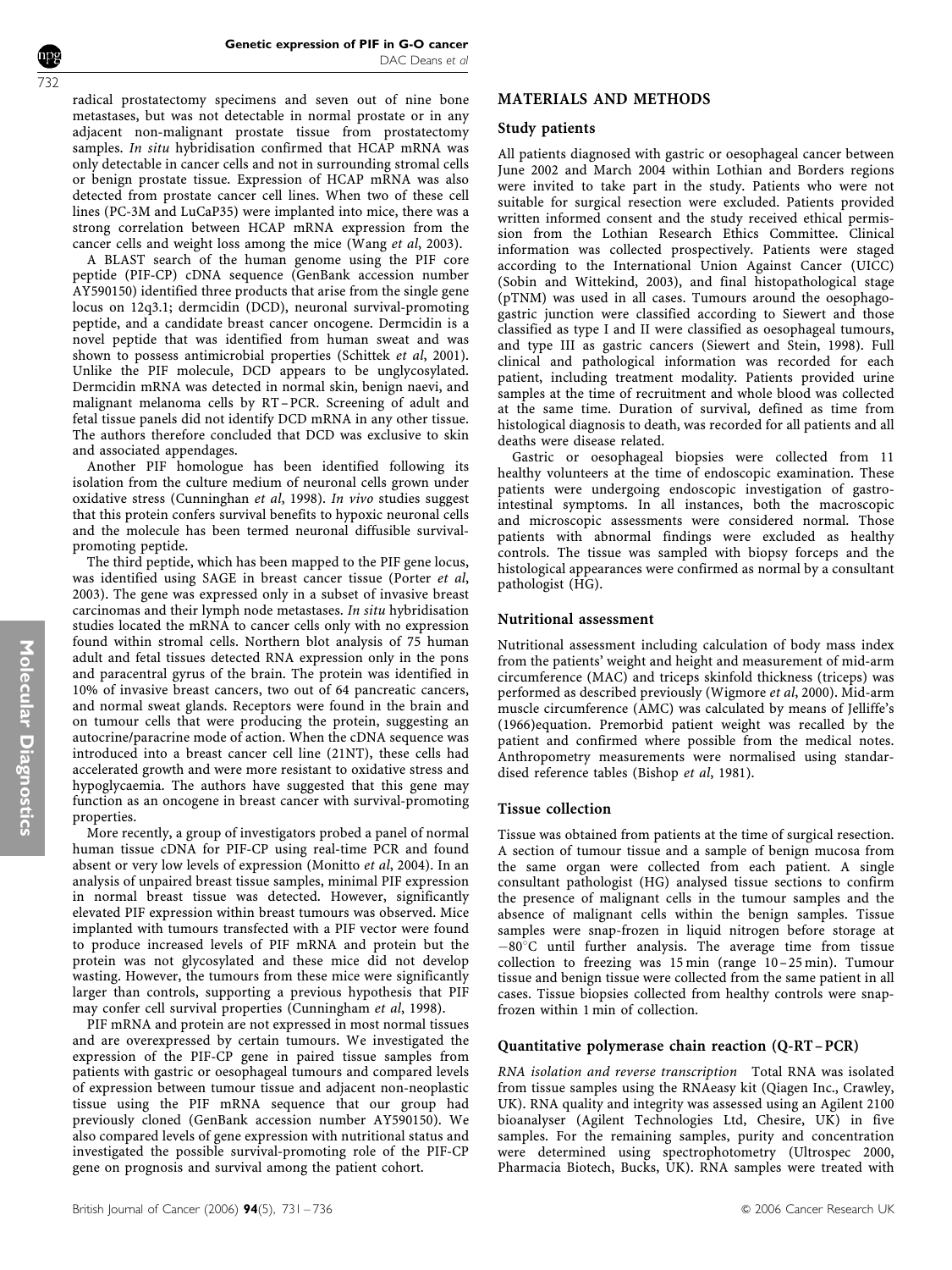DNase (Qiagen Inc., UK) and all RNA samples were checked for genomic DNA contamination before reverse transcription using standard PCR for cytochrome b.

Reverse transcription was performed once DNA contamination had been excluded. The reaction mixture included RNA (1 $\mu$ g in 10  $\mu$ l diethyl-pyrocarbonate (DEPC)-treated water), 4  $\mu$ l MgCl<sub>2</sub> (25 mm),  $2 \mu l$  10  $\times$  reverse transcriptase buffer,  $2 \mu l$  dNTPs (10 mm), 1  $\mu$ l random hexamers (500  $\mu$ g ml<sup>-1</sup>), 1.5  $\mu$ l AMV reverse transcriptase (10 U $\mu$ l<sup>-1</sup>), and 0.5  $\mu$ l recombinant RNase inhibitor (40 U $\mu$ l<sup>-1</sup>) (all reagents Promega, Southampton, UK). Reverse transcription was performed at  $42^{\circ}$ C for 60 min followed by 95 $^{\circ}$ C for 5 min.

Real-time PCR Quantitative PCR was performed using the ABI PRISM 770 real-time Sequence Detection System (Applied Biosystems, Warrington, UK). Reactions were performed in 50  $\mu$ l total volume, consisting of  $25 \mu$ l Taqman universal PCR mastermix (UNG  $\times$  2), 14  $\mu$ l primer/probe mix, 2.5  $\mu$ l ribosomal 18S primer/probe mix (all reagents Applied Biosystems, Warrington, UK),  $3.5 \mu l$  DEPC-treated water, and  $5 \mu l$  cDNA. The reaction conditions were 2 min at 50 $^{\circ}$ C, 10 min at 95 $^{\circ}$ C, and 40 cycles with 15 s at 95 $\degree$ C and 1 min at 60 $\degree$ C. The primers and probes were designed using Primer Express<sup>®</sup> software based on our previously registered sequence for PIF (GenBank accession number AY590150) and the sequences were checked for compatibility by Applied Biosystems (Warrington, UK). The primers were 5'-CAAAAGGAAAATGCAGGTGAAGA, 5'-TGGAAAAAGGCCTAGA CGGAG, and the probe 5'FAM-ACAGGCACCAAAGCCAAGGAAG CA-TAMRA.

Quantification of gene expression was calculated using the comparative ( $\Delta \Delta C_T$ ) method, where samples were compared with the positive control (Bustin, 2000). Human ribosomal 18S was used as the internal control for all PCR reactions. The values generated for the gene of interest (PIF-CP) were normalised to the internal control as follows: the average threshold cycle numbers for PIF  $(C_T)$ FAM) and for 18S ( $C<sub>T</sub>$  VIC) were calculated for each sample and the mean VIC  $C_T$  values were subtracted from the mean FAM  $C_T$ values (FAM C<sub>T</sub> $-VIC$  C<sub>T</sub> $=\Delta C_T$ ). Samples that generated cycle numbers greater than 23 for the internal control (18S; VIC) were considered too dilute for accurate analysis and these samples were repeated.

The level of gene expression within each sample was then expressed as a percentage of the total level of gene expression by the positive control (MIA PaCa2). Expression of PIF-CP by the positive control was also initially normalised to the internal control. Then,  $\Delta \Delta C_T$  was calculated by subtracting the  $\Delta C_T$ value of the positive control sample from the  $\Delta C_T$  value for each sample (i.e.  $\Delta C_{\text{T}}$  sample $-\Delta C_{\text{T}}$  control  $=\Delta \Delta C_{\text{T}}$ ). The relative level of expression, normalised to the endogenous control and relative to the positive control, was then calculated by the formula  $2^{-\Delta\Delta C_{\text{T}}}$ . The level of gene expression of the positive control was assigned an arbitrary expression value of 1 and levels of gene expression in the samples were expressed as percentages of the positive control level.

Each sample was analysed in duplicate. The variability between duplicates was between 0 and 4.8%. To investigate inter-plate variability, between five and 10 randomly selected samples were repeated on different test plates and serial dilutions of the positive control cDNA were also performed. Inter-plate reproducibility was between 3.7 and 15.5%.

Positive control Previous work undertaken by our group has identified the pancreatic cancer cell line MIA PaCa2 to consistently produce PIF-CP mRNA. This cell line was, therefore, used as positive control for real-time PCR analysis. Total RNA was collected from cultured cells by the Trizol extraction method (Invitrogen, Renfrew, UK) before undergoing reverse transcription as described above.

## Acute-phase proteins

C-reactive protein was determined using an immunoturbidimetric assay (Abbott TDX, Abbott Laboratories, Maidenhead, UK). A<br>level above 10 mg1<sup>–1</sup> represents the presence of an acute-phase response. The remaining acute-phase proteins (transferrin, haptoglobin, and a1-antichymotrypsin) were determined by enzymelinked immunosorbent assay as described previously (Wigmore et al, 2002).

## Statistical analysis

Differences in levels of PIF-CP mRNA expression between different tissue types and PIF urinary expression were analysed by the Mann– Whitney U-test. Survival differences were tested by the logrank test. Comparisons between tumour tissue PIF-CP gene expression and benign tissue expression were tested by linear regression analysis following natural logarithmic transformation of the data. Stage was analysed by the  $\chi^2$  test. Probabilities  $\leq 0.05$ were considered significant.

## RESULTS

### Study patients

Patient demographics are shown in Table 1. Forty-six patients were recruited to the study, the median age was 65 years (inter-quartile range 58– 75) and 32 (70%) of the patients were men. The primary tumour sites were oesophageal ( $n = 22$ , 48%), gastric ( $n = 15$ , 33%), and those arising from the gastro-oesophageal junction

**Table 1** Patient demographics  $(n = 46)$ 

|                                                                                                                    | Number (%)                          |
|--------------------------------------------------------------------------------------------------------------------|-------------------------------------|
| Age (years)                                                                                                        | $65(58-75)$                         |
| Sex<br>Male<br>Female                                                                                              | 32 (70)<br>14(30)                   |
| Tumour site<br>Oesophageal<br>Oesophago-gastric junction<br>Gastric                                                | 22 (48)<br>9(20)<br>15(33)          |
| Histology<br>Adenocarcinoma<br>Squamous cell carcinoma                                                             | 43 (94)<br>3(6)                     |
| Grade<br>Well differentiated<br>Moderately differentiated<br>Poorly differentiated                                 | 4(9)<br>20 (44)<br>22 (48)          |
| UICC stage<br>2<br>3<br>$\overline{4}$                                                                             | 14(30)<br>12(26)<br>15(33)<br>5(11) |
| Treatment undertaken<br>Oesophagectomy alone<br>Gastrectomy alone<br>Preoperative chemotherapy followed by surgery | 20(43)<br>15(33)<br>11(24)          |
| Status<br>Alive<br>Dead                                                                                            | 35 (76)<br>11(24)                   |

Values are median (inter-quartile range). UICC = International Union Against Cancer.

Molecular Diagnostics Molecular Diagnostics

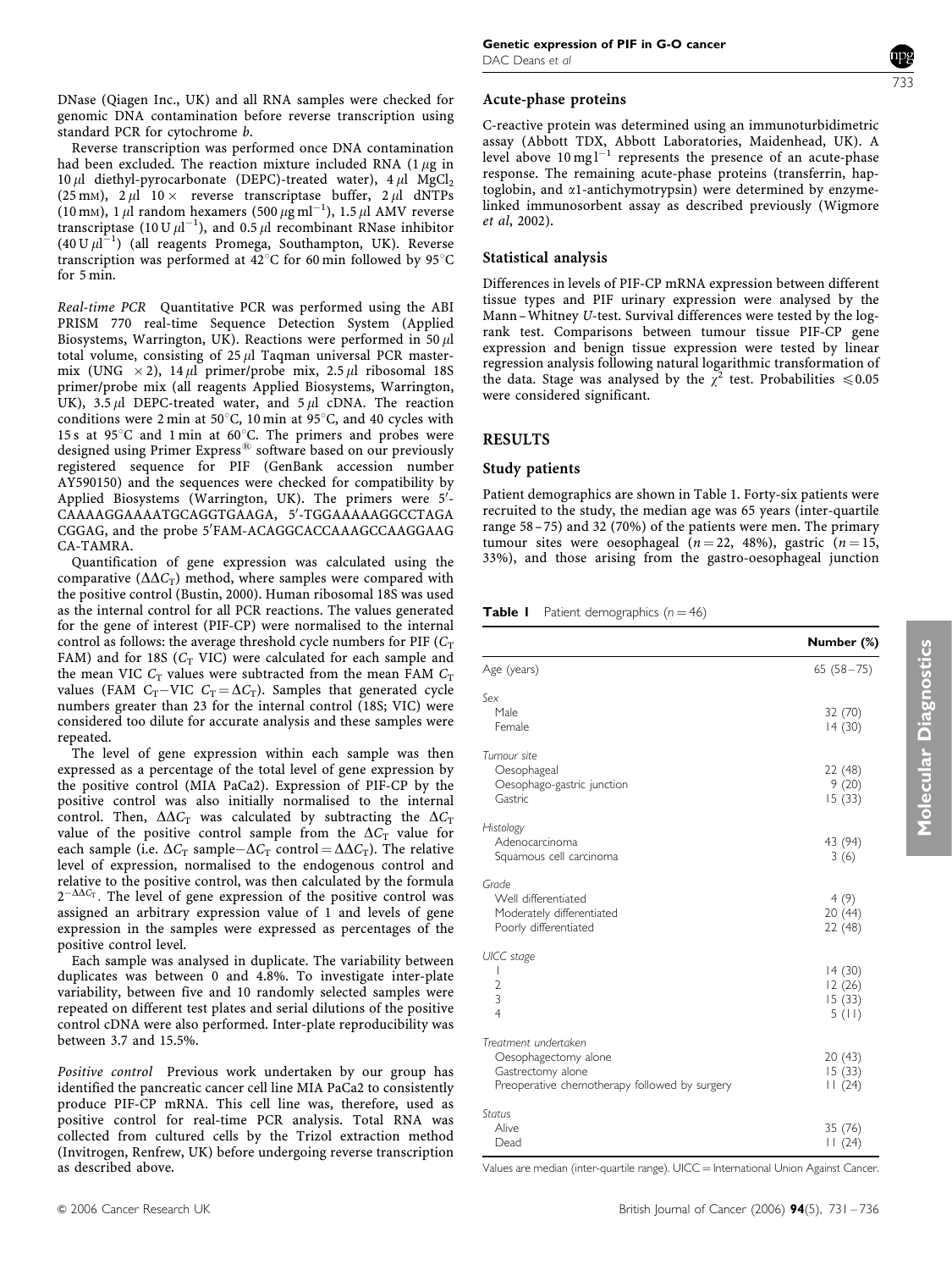$(n = 9, 20\%)$ . Histological confirmation of disease was obtained in all cases and the predominant histological subtype was adenocarcinoma (94%). All patients underwent surgical resection and 11 (24%) of these received preoperative chemotherapy. At the end of the study, 11 (24%) patients had died.

All the control patients were considered healthy and all were weight stable. These patients underwent endoscopy as an elective investigation and in all instances the result of the procedure was normal, including both macroscopic and microscopic assessment. Helicobacter pylori was not detected in any of these tissue samples.

#### Expression of PIF-CP mRNA in tissues

Healthy controls mRNA of PIF-CP was detected in gastrooesophageal biopsy tissue from four (36%) healthy controls. Of these positive tissue samples, three were gastric biopsies, and one was oesophageal tissue. Although PIF-CP mRNA levels were detectable, the levels of expression were significantly lower when compared with levels of expression in tumour tissue ( $P = 0.031$ , Mann–Whitney U-test) and adjacent benign tissue ( $P = 0.022$ ) taken from cancer patients (Figure 1).

Study patients PIF-CP mRNA was detected in 27 (59%) tumour samples and 31 (67%) adjacent benign tissue samples. In 24 (52%) patients, PIF mRNA was detected in both the tumour tissue and adjacent benign tissue collected from the same patient (Table 2). There was a strong correlation between paired mRNA concentrations in tumour tissue and mRNA concentrations in adjacent



Figure I A comparison of relative expression of PIF-CP mRNA in tissue from healthy controls (normal), tumour tissue, and benign tissue collected from cancer patients (benign). The lines represent the median value,  $bars =$  inter-quartile range, error bars  $=$  extreme values (Mann–Whitney U-test).

Table 2 Tissue expression of PIF-CP mRNA in paired tumour tissue and benign tissue

| Paired tumour tissue and benign tissue Benign tissue expression only |                                                       |  |
|----------------------------------------------------------------------|-------------------------------------------------------|--|
| expression                                                           |                                                       |  |
| 24 (52%)                                                             | 7 (15%)                                               |  |
| Tumour tissue expression only                                        | Neither tumour tissue nor benign tissue<br>expression |  |
| 3(7%)                                                                | 12(26%)                                               |  |

 $PIF-CP =$  proteolysis-inducing factor core peptide.

benign tissue ( $P < 0.0001$ ,  $r = 0.73$ ; linear regression) (Figure 2). However, there was no difference in the level of gene expression between tumour tissue and adjacent benign tissue from the cancer patients  $(P = 0.51$ , Mann–Whitney U-test) (Figure 1). In 12 (26%) patients, PIF-CP mRNA was not detected in either the tumour or adjacent benign tissue. For the remaining 10 patients, PIF-CP mRNA was detected in either tumour tissue only  $(n=3)$  or adjacent benign tissue only  $(n = 7)$ . There was no difference in the level of gene expression between patients who received preoperative chemotherapy and those who did not (tumour tissue,  $P = 0.58$ ; adjacent benign tissue,  $P = 0.72$ : Mann–Whitney U-test).

#### Tissue PIF-CP mRNA expression and nutritional status

Tumour tissue PIF-CP mRNA did not correlate with weight loss  $(P = 0.37;$  linear regression), MAC  $(P = 0.10)$ , triceps skinfold thickness ( $P = 0.37$ ), or AMC ( $P = 0.14$ ). Similarly, benign tissue mRNA concentrations did not correlate with weight loss ( $\bar{P} = 0.84$ ) or any anthropometric measurements. Patients in whom PIF-CP mRNA was measurable in both tumour and adjacent benign tissues did not have adverse nutritional status when compared with patients without detectable PIF-CP mRNA in either tissue type (Table 3). There remained no correlation when the data were analysed according to dysphagia scores (data not shown).



Figure 2 Correlation between paired tumour tissue PIF-CP mRNA concentrations and benign tissue PIF-CP mRNA concentrations  $(P<0.0001$ ,  $r = 0.73$ ; linear regression). All values underwent natural logarithmic transformation.

Table 3 Tissue PIF-CP mRNA expression and nutritional variables

|                            | PIF-CP mRNA<br>detected in both<br>tumour tissue and<br>benign tissue<br>$(n=24)$ | PIF-CP mRNA<br>not detectable in<br>either tumour<br>tissue or benign<br>tissue $(n=12)$ | P value |
|----------------------------|-----------------------------------------------------------------------------------|------------------------------------------------------------------------------------------|---------|
| Weight loss (%)            | $3.3(0.4-9.5)$                                                                    | $5.3(0-12.2)$                                                                            | 0.93    |
| MAC (percentile group)     | $10 - 25(5 - 50)$                                                                 | $10 - 25(5 - 50)$                                                                        | 0.96    |
| Triceps (percentile group) | $25 - 50$ (10 $-50$ )                                                             | $25 - 50(25 - 50)$                                                                       | 0.37    |
| AMC (percentile group)     | $10 - 25(5 - 50)$                                                                 | $25 - 50(5 - 50)$                                                                        | 0.96    |

Nutritional variables were similar between patients in whom PIF-CP mRNA was measurable in both tumour tissue and benign tissue and patients who had no detectable mRNA (Mann–Whitney U-test). Absolute values were normalised into percentile groups before analysis. Values are median (inter-quartile range). PIF- $CP =$  proteolysis-inducing factor core peptide,  $MAC = mid-arm$  circumference,  $t$ riceps  $=$  triceps skinfold thickness,  $AMC =$  arm muscle circumference.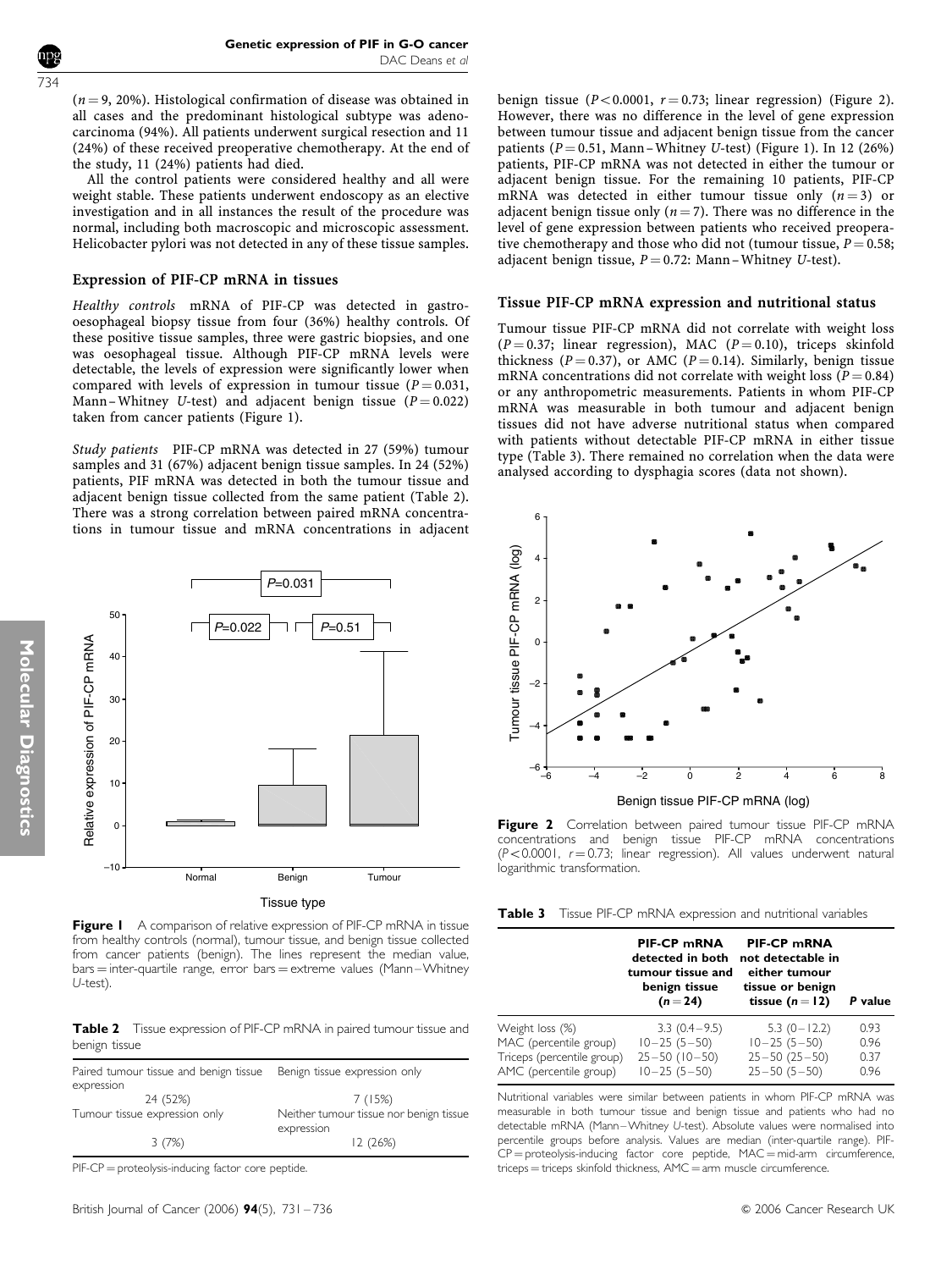## Tissue PIF-CP mRNA expression and systemic inflammation

Nine (20%) patients had an elevated serum CRP ( $>$  10 mg l<sup>-1</sup>), which may be used as a surrogate marker of systemic inflammation. There was no association between levels of PIF-CP mRNA in either tumour tissue ( $P = 0.89$ ) or adjacent benign tissue ( $P = 0.81$ ) and elevated serum acute-phase protein concentrations (Mann– Whitney U-test).

## Tissue PIF-CP mRNA expression and prognosis

PIF-CP mRNA in either tumour tissue ( $P = 0.64$ ) or benign tissue  $(P = 0.51)$  was not associated with adverse prognosis (Mann– Whitney U-test). Similarly, those patients with detectable mRNA in both tumour and benign tissue did not have adverse survival compared with patients with no detectable PIF-CP gene in either tissue type ( $P = 0.79$ ;  $\chi^2$  analysis).

We found no association between mRNA levels and age, sex, tumour position, histology, degree of differentiation, or stage (data not shown).

# DISCUSSION

Previous studies have suggested that PIF-CP mRNA is absent or expressed at only minimal levels in normal human tissues and found at significantly elevated levels in some tumours and various cancer cell lines. However, we have detected PIF-CP mRNA in benign tissue in the majority of patients with gastro-oesophageal cancer, and these levels are equivalent to levels detected within adjacent tumour tissues. In addition, we detected PIF-CP mRNA in biopsy tissue from healthy controls, although at significantly lower levels of expression. In a previous study, PIF-CP (HCAP) mRNA appeared to be limited to cancer cells and their metastases (Wang et al, 2003). Our data suggest that PIF-CP gene expression is not limited to neoplastic tissue and that the PIF-CP gene may also be active in normal tissues. Furthermore, the level of gene expression appears to be similar in tumour tissue and adjacent benign tissue. Therefore, in some individuals with cancer, there may be upregulation of the PIF-CP gene not only in tumour tissue but also within the whole organ or even in distant tissues.

The relevance of PIF-CP gene upregulation remains obscure. Although PIF-CP has been identified as a putative cell survival factor we found no association between gene expression and prognosis, stage, or grade of tumour. Therefore, the present study is unable to confirm a tumour survival-promoting role for this gene in our study. Mice implanted with a tumour carrying the PIF-CP gene demonstrated increased rate of tumour growth compared with controls (Monitto et al, 2004). The present study did not evaluate tumour volume, but we did not identify any differences in tumour stage or grade between patients with elevated mRNA levels and those with undetectable mRNA levels.

Tissue PIF-CP mRNA expression was not associated with weight loss or any adverse nutritional variable. Previously, we have found an association between weight loss and urinary PIF (Todorov et al, 1996; Cariuk et al, 1997; Wigmore et al, 2000). In those studies, we detected the glycosylated PIF protein, whereas in this study, we have measured mRNA for the core peptide and so this finding is perhaps unsurprising. Only a small fraction of the total peptide core would be expected to be glycosylated, and as PIF is only

# REFERENCES

Akerblom IE, Murry LE (1998) Human cachexia associated protein Incyte Pharmaceuticals Inc., Palo Alto, CA. US patent 628413 (5,834,192)

present at 1 part in  $10^8$  of the total protein, expression of the peptide core would not be expected to be rate limiting for PIF formation, rather the expression of the glycosidases, their rate of catalysis, and substrate availability (Todorov et al, 1996). Whether variation in glycosylation of PIF occurs and whether this influences biological activity is unknown. Antibodies raised against the core peptide do not reliably detect urinary PIF.

Systemic inflammation was identified in 20% of patients and was not associated with PIF core tissue mRNA concentrations. In vitro work has demonstrated that hepatocytes produce increased levels of IL-6, IL-8, and CRP in response to PIF stimulation (Watchorn et al, 2001). This is thought to be mediated through transcription factors NF-kB and STAT3. Proteolysis-inducing factor may play only a minor role in the complex interaction between proinflammatory mediators and a direct relationship between PIF and acute-phase proteins may not be identified outwith the in vitro cell model.

It has been suggested that PIF is an important protein during embryological development and becomes quiescent during adult life (Watchorn et al, 2001). Neoplastic transformation would then allow the re-expression of the gene in adulthood (similar to carcinoembryonic antigen). We have found PIF-CP mRNA expression in normal healthy tissue albeit at reduced levels compared with tumour tissue and benign tissue from cancer patients and so this explanation is perhaps implausible for PIF-CP but may be important in re-expression of the glycosyltransferases. It is also important to consider that real-time PCR is an exquisitely sensitive technique and that what we are detecting in some patients, although elevated, may have little or no functional significance as it may not be translated into protein.

It is possible that the gene for the PIF-CP may confer a survival advantage to a tumour, promoting tumour growth and spread, although this study was unable to confirm this. Alternatively, the PIF-CP gene may be expressed to some degree in all tissue types and its diverse functions are due to post-transcriptional and posttranslational modifications. The high degree of glycosylation of the PIF molecule may be due to aberrant glycosylation by tumour cells and this glycosylation may confer the proteolytic activity associated with PIF (Todorov et al, 1997). This aberrantly processed molecule could not be distinguished from any conventional versions by determination of the mRNA expression.

PIF-CP mRNA is expressed in healthy tissue and is found at significantly elevated levels within tumour tissue and adjacent benign tissue. However, measuring mRNA expression is unreliable as an indicator of glycosylated PIF protein expression and therefore has limited value both as a diagnostic and prognostic test. Attention needs to be directed at developing robust and reproducible quantitative assessments of glycosylated PIF protein. Such tests need to be able to identify PIF in complex matrices such as plasma or urine and must be able to identify glycosylation variants of the moiety. Similarly, such tests need to distinguish between different proteins carrying identical glycosylation motifs.

### ACKNOWLEDGEMENTS

Mr Simon Paterson-Brown and Mr Andrew de Beaux, Consultant Surgeons, Edinburgh Royal Infirmary, were essential for the recruitment of patients and provided the tissue used in this study.

Bishop CW, Bowen PE, Ritchey SJ (1981) Norms for nutritional assessment of American adults by upper arm anthropometry. Am J Clin Nutr 34: 2530 – 2539